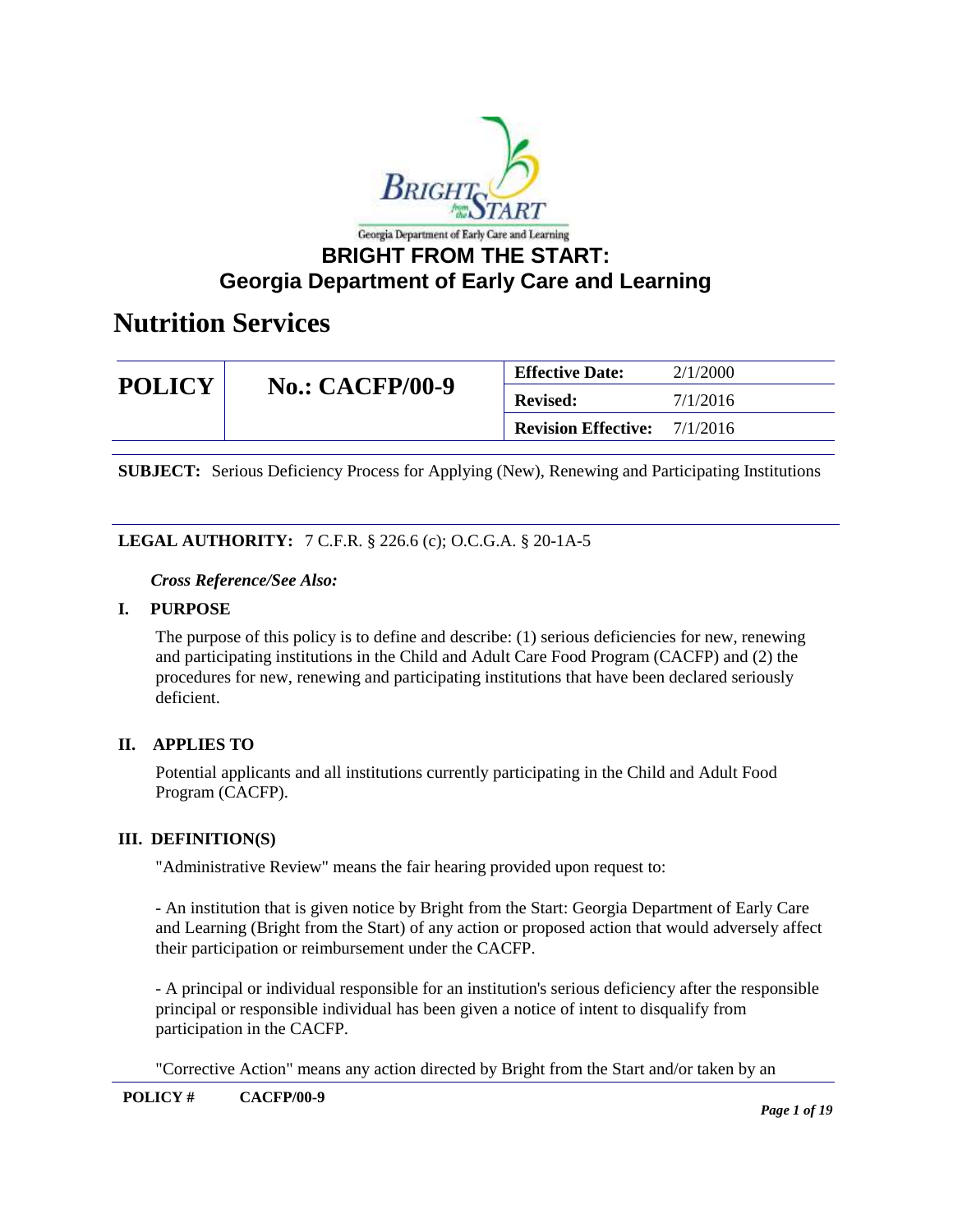| <b>POLICY</b> | <b>No.: CACFP/00-9</b> | <b>Effective Date:</b>     | 2/1/2000 |
|---------------|------------------------|----------------------------|----------|
|               |                        | <b>Revised:</b>            | 7/1/2016 |
|               |                        | <b>Revision Effective:</b> | 7/1/2016 |

institution to fully and permanently correct an isolated/repeat finding(s) and/or serious deficiency(ies). In response to the serious deficiency notice, an institution must submit in writing, what corrective action has been has taken. This correspondence details the internal controls implemented to ensure the serious deficiencies are fully and permanently corrected. For "each" corrective action item requested by Bright from the Start, the institution's response must include, in detail, the following elements:

(1) what processes and/or procedures the institution has implemented to fully and permanently correct the finding;

(2) who is responsible for implementing and complying with the processes and/or procedures;

(3) how the institution will ensure the processes and/or procedures are followed consistently in order to prevent future findings, including how the institution's staff will be informed of the new processes and procedures;

(4) when the processes and/or procedures for addressing the serious deficiency will be implemented and at what frequency (i.e., weekly, monthly, etc.) will the processes/procedures be performed/verified; and

(5) where the corrective action plan documentation will be retained.

Additional supporting documentation must be submitted with the corrective action response. Hand-written responses and use of the review Findings, Recommendations and Corrective Action form are not permitted.

"Disqualified" means the status of an institution, a responsible principal or responsible individual, or a day care home that is ineligible for participation. Institutions disqualified from the CACFP are also disqualified from the Summer Food Service Program (SFSP).

"FNS" means the Food and Nutrition Service of the United States Department of Agriculture.

"FNSRO" means the appropriate Regional Office of the United States Department of Agriculture's Food and Nutrition Service.

"Institution" means a sponsoring organization, child care center, outside-school-hours care center, emergency shelter, or adult day care center which enters into an agreement with Bright from the Start to assume final administrative and financial responsibility for Program operations. It also includes homeless shelters and "at-risk" after school care programs.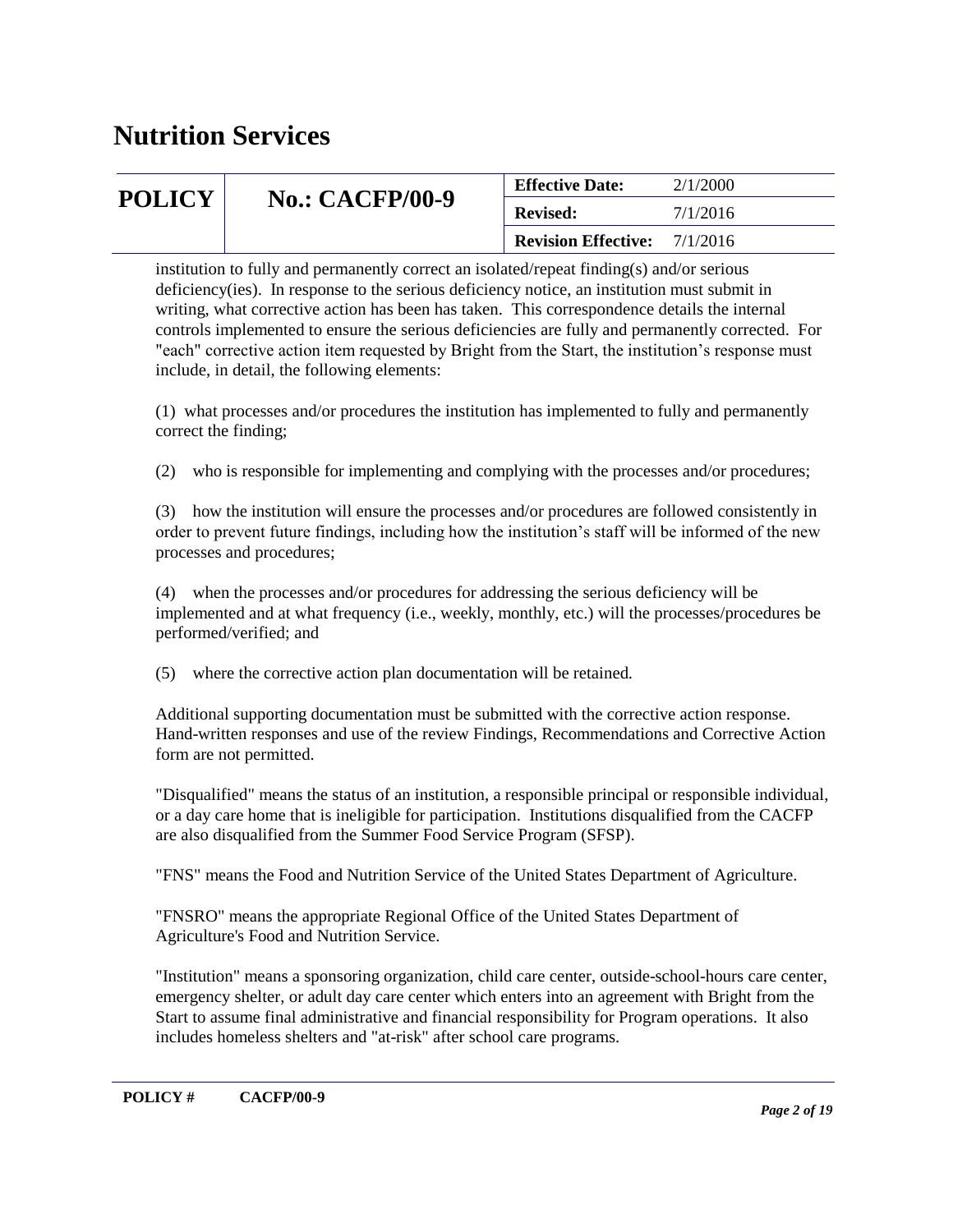| <b>POLICY</b><br><b>No.: CACFP/00-9</b><br>7/1/2016<br><b>Revised:</b> |  |
|------------------------------------------------------------------------|--|
| <b>Revision Effective:</b><br>7/1/2016                                 |  |

"National Disqualified List" means the list, maintained by the United States Department of Agriculture, of institutions, responsible principals and responsible individuals, and day care homes disqualified from participation in the CACFP.

"New Institution" means an institution applying to participate in the Program for the first time, or an institution applying to participate in the Program after a lapse in participation.

"Notice" means a letter sent by certified mail, return receipt (or the equivalent private delivery service), by facsimile, or by email, that describes an action proposed or taken by Bright from the Start or the Food and Nutrition Service (FNS) with regard to an institution's Program reimbursement or participation. The notice must specify the action(s) being proposed or taken and the basis for the action(s), and is considered to be received by the institution or day care home when it is delivered, sent by facsimile, or sent by email. If the notice is undeliverable, it is considered to be received by the institution or responsible principal or individual, or day care home five (5) days after being sent to the addressee's last known mailing address.

"Office of State Administrative Hearings" (OSAH) means the executive state agency responsible for the impartial administration of the Georgia Administrative Procedure Act. This agency conducts the Administrative Review. OSAH is not accountable to the management of the CACFP or the state agency.

"Renewing Institution" means an institution that is participating in the CACFP at the time it submits a renewal application.

"Responsible principal and/or responsible individual" means:

- A principal (i.e. managers, board members, officers), whether compensated or uncompensated, who is responsible for the managing and/or operating the CACFP and/or who Bright from the Start or FNS determines to be responsible for an institution's serious deficiency;

- Any other individual employed by, or under contract with, an institution or sponsored center, who Bright from the Start or FNS determines to be responsible for an institution's serious deficiency; or

- An uncompensated individual who Bright from the Start or FNS determines to be responsible for an institution's serious deficiency.

"Seriously deficient" means the status of an institution or day care home that has been determined to be non-compliant in one or more aspects of its operation of the Program.

#### **IV. POLICY**

Bright from the Start works to ensure the Child and Adult Care Food Program (CACFP) is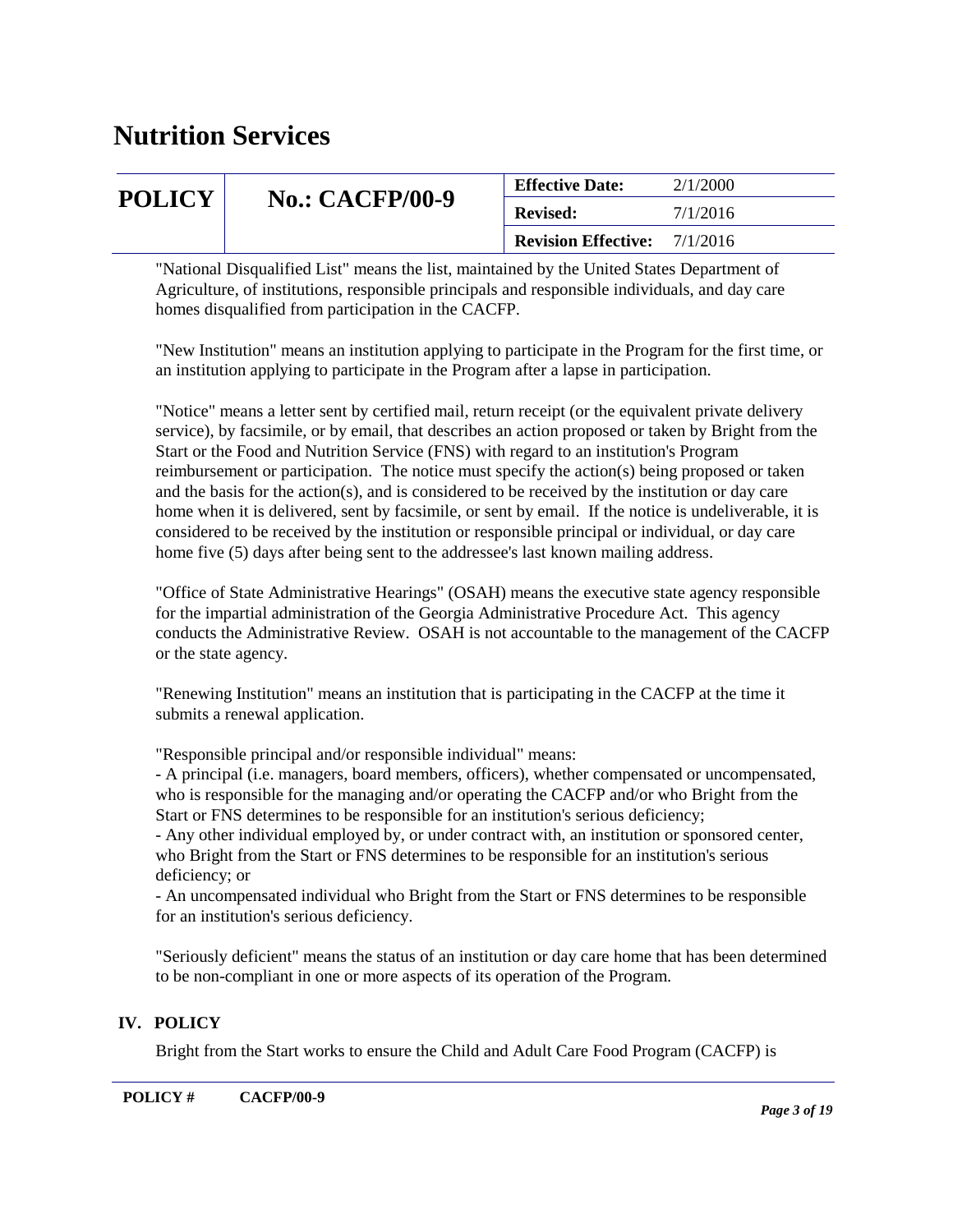| <b>POLICY</b> |                        | <b>Effective Date:</b>                                                | 2/1/2000 |
|---------------|------------------------|-----------------------------------------------------------------------|----------|
|               | <b>No.: CACFP/00-9</b> | 7/1/2016<br><b>Revised:</b><br><b>Revision Effective:</b><br>7/1/2016 |          |
|               |                        |                                                                       |          |

operated with integrity. Bright from the Start works to ensure program integrity, in large part, by monitoring institutions that are participating in the CACFP. Findings or violations of program requirements may result from any of the following types of monitoring visits and/or documents for new, participating, and renewing institutions:

- Compliance and/or follow-up reviews by Bright from the Start's Nutrition Compliance Consultants;

- Audits;
- Special investigations;
- Complaint investigations; and
- Application documents and review.

Federal regulations require the State agency to initiate actions to deny an institution's application or propose to terminate an institution's agreement, in addition to initiating actions to disqualify the institution and its responsible principals and individuals, if the State agency determines the institution has committed one or more serious deficiencies. Actions that must be initiated include declaring the institution seriously deficient. According to federal regulations (7 C.F.R. § 226.6( c ), a serious deficiency determination by Bright from the Start is not subject to administrative review or appeal.

Once an institution is declared seriously deficient, the institution will be given an opportunity to fully and permanently correct the findings and must provide Bright from the Start with appropriate corrective action(s) that indicates actions have been taken to correct the serious deficiencies by a deadline date specified by Bright from the Start. If Bright from the Start determines the corrective actions implemented are sufficient, the serious deficiency determination will be temporarily deferred. However, if Bright from the Start determines that the corrective actions are insufficient or not implemented by the deadline date, Bright from the Start will deny the institution's application or propose to terminate the institution's agreement, in addition to disqualifying the institution and its responsible principals and individuals from future participation. Institutions and responsible principals and/or individuals that have been disqualified from the CACFP will be placed on the National Disqualified List. The institution may seek an administrative review of the application denial or proposed termination and disqualifications.

A. List of Serious Deficiencies for New Institutions

Serious Deficiencies for New Institutions include, but are not limited to, the following criteria provided under 7 CFR § 226.6( c ):

1. Submission of false information on the institution's application, including but not limited to, a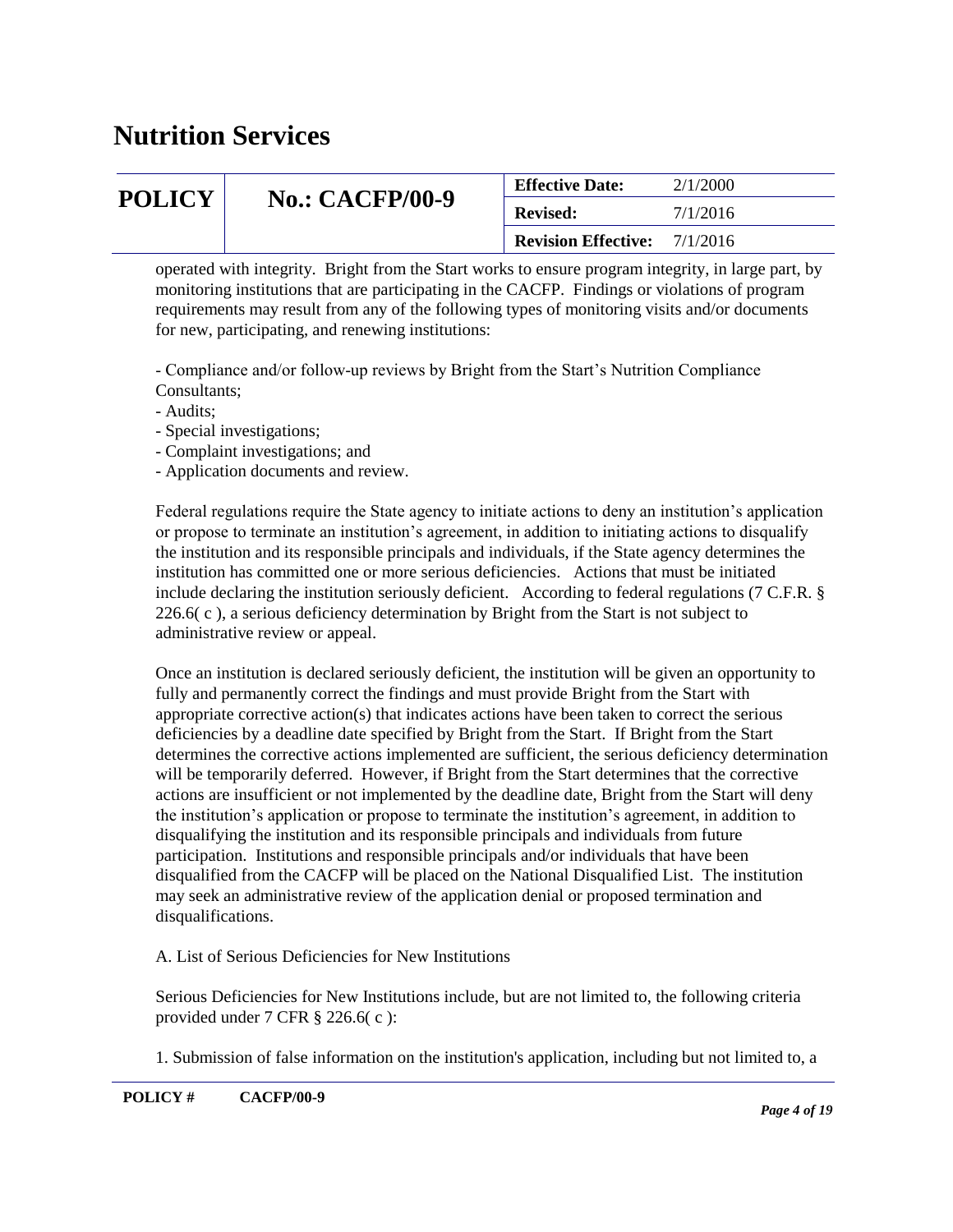| <b>POLICY</b> |                        | <b>Effective Date:</b>     | 2/1/2000 |
|---------------|------------------------|----------------------------|----------|
|               | <b>No.: CACFP/00-9</b> | <b>Revised:</b>            | 7/1/2016 |
|               |                        | <b>Revision Effective:</b> | 7/1/2016 |

determination that the institution has concealed a conviction for any activity that occurred during the past seven years and that indicates a lack of business integrity. A lack of business integrity includes: fraud, antitrust violations, embezzlement, theft, forgery, bribery, falsification or destruction of records, making false statements, receiving stolen property, making false claims, obstruction of justice, or any other activity indicating a lack of business integrity as defined by Bright from the Start.

Other examples:

- Failure to disclose information about ineligible officers, directors, key employees.
- Listing fictitious employees/officers/board members on an application.
- Claiming tax-exempt status when denied, rescinded, etc.
- Submitting the IRS tax-exempt determination letter of a different, or even defunct or non existing organization.
- Claiming non-existing/non-participating facilities, children, or adults.
- Inflated meal counts.
- Claiming nonexistent costs.
- Claiming costs disallowed or not included in the approved budget.
- Claiming costs for fictitious employees.
- Any information submitted to Bright from the Start that does not accurately reflect the institution's operations.
- Falsification of any documentation.

2. Any other action affecting the institution's ability to administer the Program in accordance with Program requirements.

B. List of Serious Deficiencies for Renewing Institutions

Serious deficiencies for Renewing institutions include, but are not limited to, the following criteria provided under 7 CFR § 226.6( c ):

1. Submission of false information on the institution's application, including but not limited to, a determination that the institution has concealed a conviction for any activity that occurred during the past seven years and that indicates a lack of business integrity. A lack of business integrity includes: fraud, antitrust violations, embezzlement, theft, forgery, bribery, falsification or destruction of records, making false statements, receiving stolen property, making false claims, obstruction of justice, or any other activity indicating a lack of business integrity as defined by Bright from the Start (See previously listed additional examples);

2. Failure to operate the Program in conformance with the Performance Standards (Financial Viability and Financial Management, Administrative Capability, and Program Accountability);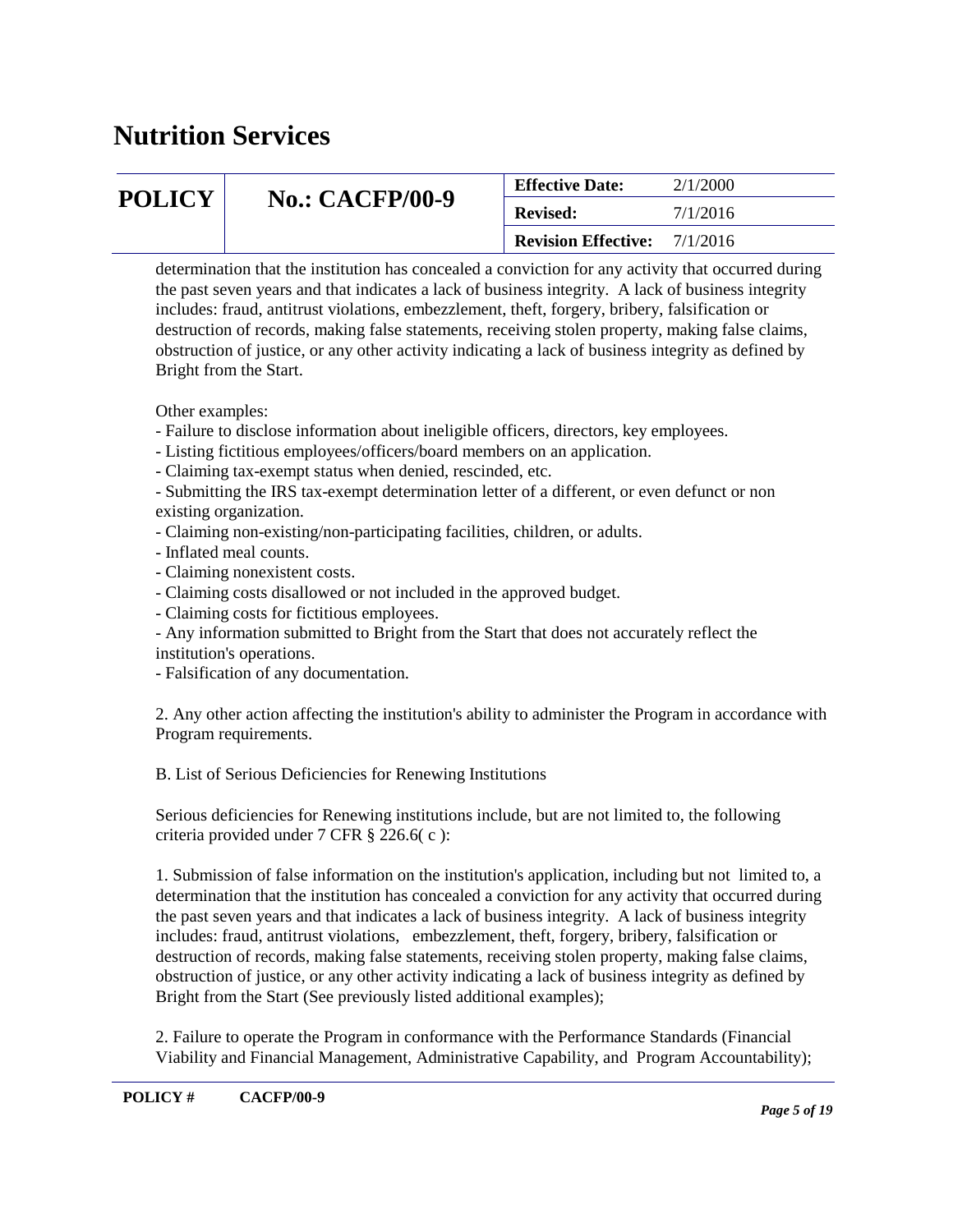| <b>POLICY</b> |                        | <b>Effective Date:</b>                                                | 2/1/2000 |
|---------------|------------------------|-----------------------------------------------------------------------|----------|
|               | <b>No.: CACFP/00-9</b> | 7/1/2016<br><b>Revised:</b><br><b>Revision Effective:</b><br>7/1/2016 |          |
|               |                        |                                                                       |          |

3. Failure to comply with the bid procedures and contract requirements of applicable Federal procurement regulations;

Examples:

- Failure to competitively procure goods and services.

- Anti-competitive practices, such as collusion, kickbacks, conflicts of interest.

- Inclusion of non-competitive provisions in a bid, e.g., "successful bidder for a contract to provide meals must establish a scholarship fund."

4. Use of a food service management company that is in violation of health codes;

5. Failure by a sponsoring organization of day care homes to properly classify day care homes as tier I or tier II in accordance with federal regulations (7 CFR  $\S$  226.15 (f));

6. Failure by a sponsoring organization to properly train or monitor sponsored facilities in accordance with federal regulations (7 CFR § 226.16 (d));

7. Failure to perform any of the other required financial and administrative responsibilities required by federal regulations;

8. Failure to properly implement and administer day care home termination and administrative review provisions (7 CFR § 226.16 (l)); and

9. Any other action affecting the institution's ability to administer the Program in accordance with Program requirements.

C. List of Serious Deficiencies for Participating Institutions

Serious Deficiencies for Participating Institutions include, but are not limited to, the following criteria provided under 7 C.F.R. § 226.6( c ):

1. Submission of false information on the institution's application, including but not limited to, a determination that the institution has concealed a conviction for any activity that occurred during the past seven years and that indicates a lack of business integrity. A lack of business integrity includes: fraud, antitrust violations, embezzlement, theft, forgery, bribery, falsification or destruction of records, making false statements, receiving stolen property, making false claims, obstruction of justice, or any other activity indicating a lack of business integrity as defined by Bright from the Start (See previous listed additional examples);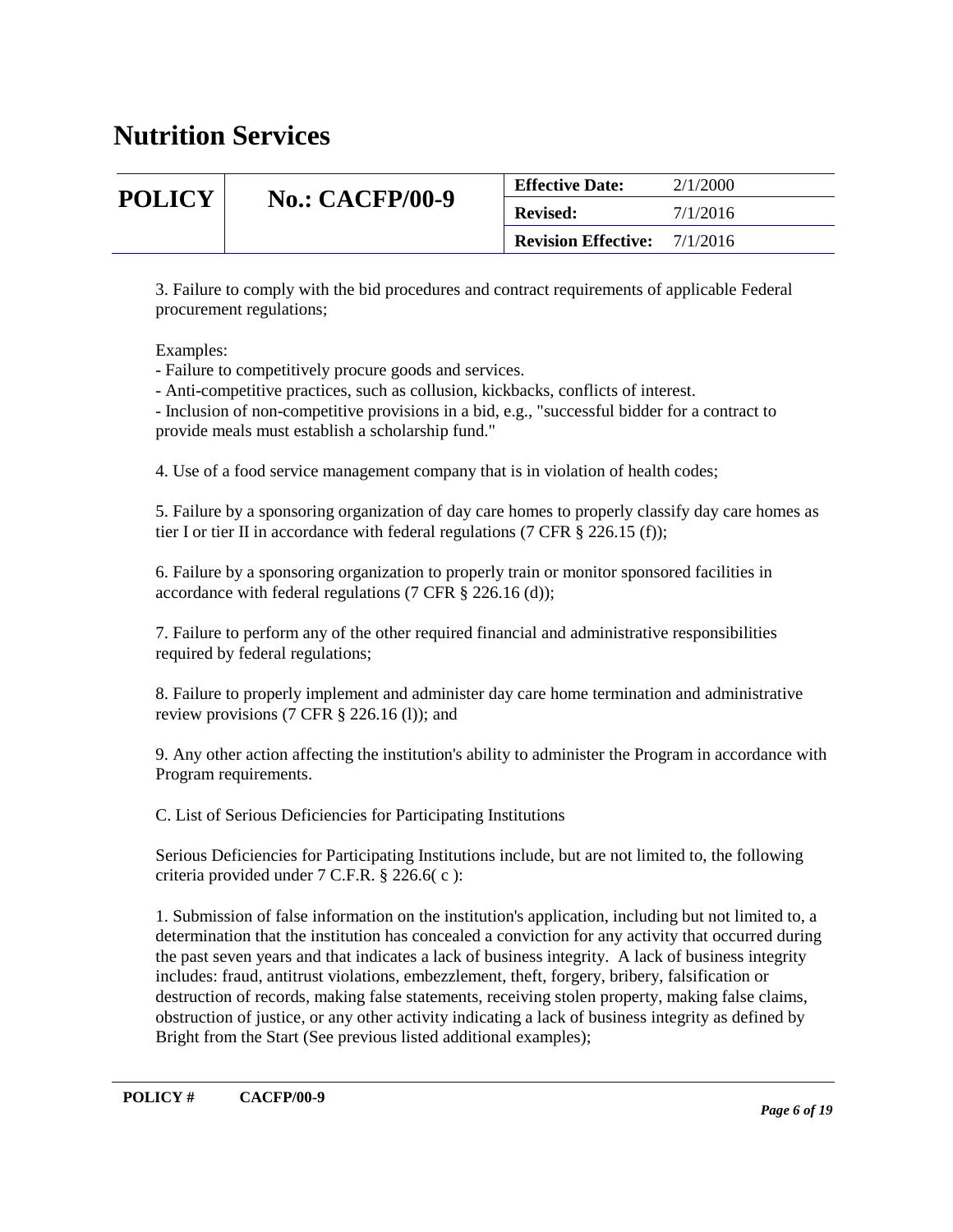| <b>POLICY</b> | <b>No.: CACFP/00-9</b> | <b>Effective Date:</b>     | 2/1/2000 |
|---------------|------------------------|----------------------------|----------|
|               |                        | <b>Revised:</b>            | 7/1/2016 |
|               |                        | <b>Revision Effective:</b> | 7/1/2016 |

2. Permitting an individual who is on the National Disqualified list to serve in any capacity within the institution or, if a sponsoring organization, permits such an individual to serve in any capacity in a sponsored center or as a day care home provider;

3. Failure to operate the Program in conformance with the performance standards (Financial Viability and Management, Administrative Capability, and Program Accountability);

4. Failure to comply with the bid procedures and contract requirements of applicable Federal procurement regulations (See previously listed examples);

5. Failure to return to Bright from the Start any advance payments that exceeded the amount earned for serving eligible meals, or failure to return disallowed start-up or expansion payments;

6. Failure to maintain adequate records;

Examples include but are not limited to:

- Sponsors who consistently have missing records during reviews, complaint investigations or audits

- Missing/incomplete/different amounts or payees for invoices, receipts, canceled checks, inventories resulting in false/inflated/unsubstantiated claimed costs

- Cost records not maintained according to generally accepted accounting principles resulting in false/inflated unsubstantiated claimed costs

- Missing/incomplete enrollment records and/or income eligibility applications
- Missing/incomplete participation records
- Missing/incomplete menu records
- Missing/incomplete meal count records

7. Failure to adjust meal orders to conform to variations in the number of participants;

#### Example:

Inflated meal counts, the meals claimed always equals the number of meals ordered/planned or the number of participants on the center roster;

8. Claiming reimbursement for meals not served to participants;

#### Examples:

- Claiming meals delivered/planned for as meals served to participants.

- Claiming meals for participants not present on a given day or for a particular meal.

- Claiming meals served to non-existent children or adults.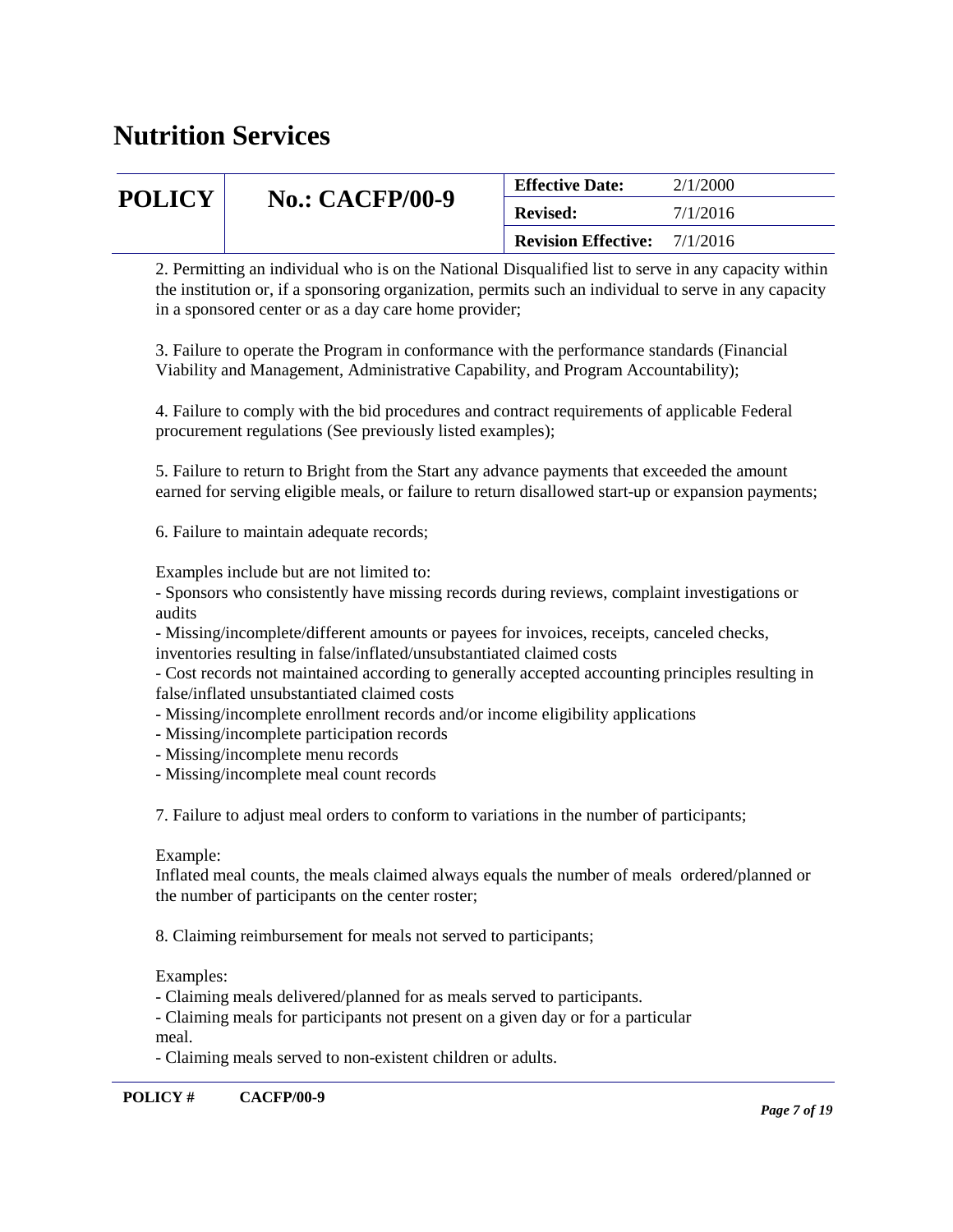| <b>POLICY</b> |                        | <b>Effective Date:</b>              | 2/1/2000 |
|---------------|------------------------|-------------------------------------|----------|
|               | <b>No.: CACFP/00-9</b> | <b>Revised:</b>                     | 7/1/2016 |
|               |                        | <b>Revision Effective:</b> 7/1/2016 |          |

- Claiming meals served to non-enrolled children and adults or to staff.

- Inflating facility meal counts.

- Claiming non-existent and non-participating facilities.

- Claiming meals for ineligible facilities.

- Knowingly claiming dual participation of facilities.

- Claiming the same participant for the same meal at more than one facility.

9. Claiming reimbursement for a significant number of meals that do not meet Program requirements;

10. Use of a food service management company that is in violation of health codes;

11. Failure of a sponsoring organization to disburse payments to its facilities in accordance with federal regulations and in accordance with its management plan;

#### Examples:

- Checks prepared after 5 days.
- Payments sent without endorsements or otherwise incomplete.
- Payments made for other than the full amount the facility is entitled to.
- Payments made to a facility other than the facility that earned the payment.
- Payments made to an entity/person other than the facility (without express permission of the facility).
- Checks not mailed within the 5 day time frame or first business day thereafter.

- Failure to transfer the full amount of facility payments to payment bank account within 5 day time frame.

- Failure to maintain the full amount of facility payment in commingled bank account until checks clear.

- Using administrative or provider advance funds to pay ineligible facilities/providers.
- Using provider reimbursement funds to pay provider advances.
- Using day care home funds (advance or reimbursement) to pay sponsored centers and vice versa.
- Retaining sponsored center funds in excess of the amount approved in the management plan.

12. Claiming reimbursement for meals served by a for-profit child care or outside hour school center during a calendar month in which less than 25 percent of its enrolled children, or 25 percent of its licensed capacity, whichever is less, were title XX beneficiaries;

13. Claiming reimbursement for meals by a for-profit child care or outside-school-hours center during a month in which less than 25% of its enrolled children, or 25% of its licensed capacity, whichever is less, qualified for free or reduced priced meals;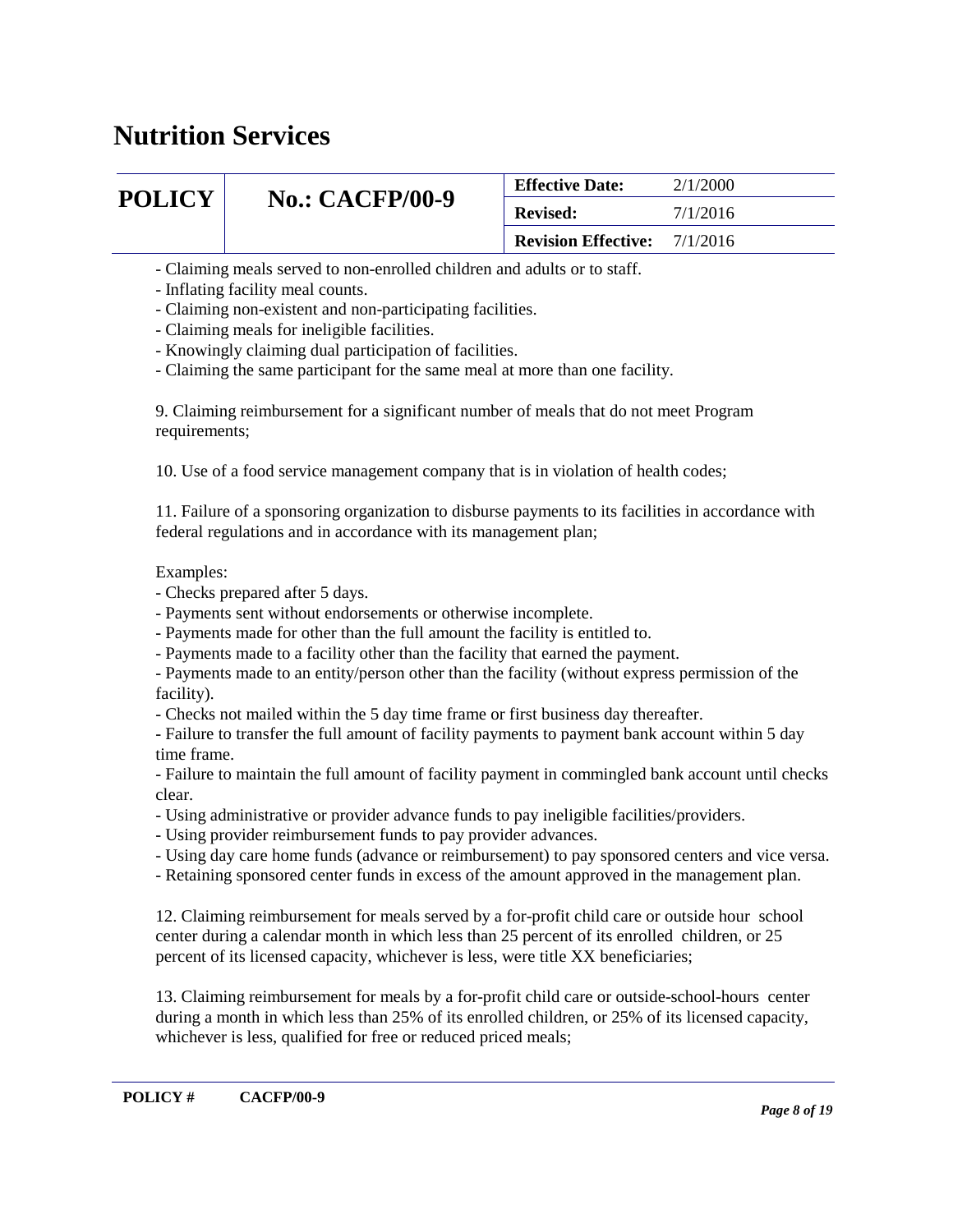| <b>POLICY</b> |                        | <b>Effective Date:</b>                                             | 2/1/2000 |
|---------------|------------------------|--------------------------------------------------------------------|----------|
|               | <b>No.: CACFP/00-9</b> | 7/1/2016<br><b>Revised:</b><br><b>Revision Effective:</b> 7/1/2016 |          |
|               |                        |                                                                    |          |

14. Claiming reimbursement for meals served by a for-profit adult day care center during a calendar month in which less than 25 percent of its enrolled adult participants were title XIX or title XX beneficiaries;

15. Failure by a sponsoring organization of day care homes to properly classify day care homes as tier I or tier II in accordance with federal regulations (7 CFR  $\S$  226.15 (f));

16. Failure by a sponsoring organization to properly train or monitor sponsored facilities in accordance with federal regulations (7 CFR § 226.16 (d));

Examples:

- Failure to identify and properly address block claiming in sponsored facilities.

- Failure to appropriately use the sponsoring organization household contact system to verify claim information and/or identify block claiming.

- Failure to use review averaging appropriately and within the guidelines of federal regulations and Bright from the Start policies.

17. Use of day care home funds by a sponsoring organization to pay for the sponsoring organization's administrative expenses;

18. Failure to perform any of the other financial and administrative responsibilities required by federal regulations;

19. Failure to properly implement and administer the day care home termination and administrative review provisions set forth in the federal regulation (7 CFR § 226.16 (l));

20. The fact that the institution or any of the institution's principals have been declared ineligible for any other publicly funded program by reason of violating that program's requirements. However, this prohibition does not apply if the institution or the principal has been fully reinstated in, or is now eligible to participate in, that program, including the payment of any debts owed;

21. Conviction of the institution or any of its principals for any activity that occurred during the past seven years and that indicates a lack of business integrity. A lack of business integrity includes fraud, antitrust violations, embezzlement, theft, forgery, bribery, falsification or destruction of records, making false statements, receiving stolen property, making false claims, obstruction of justice, or any other activity indicating a lack of business integrity as defined by Bright from the Start; and

22. Any other action affecting the institution's ability to administer the Program in accordance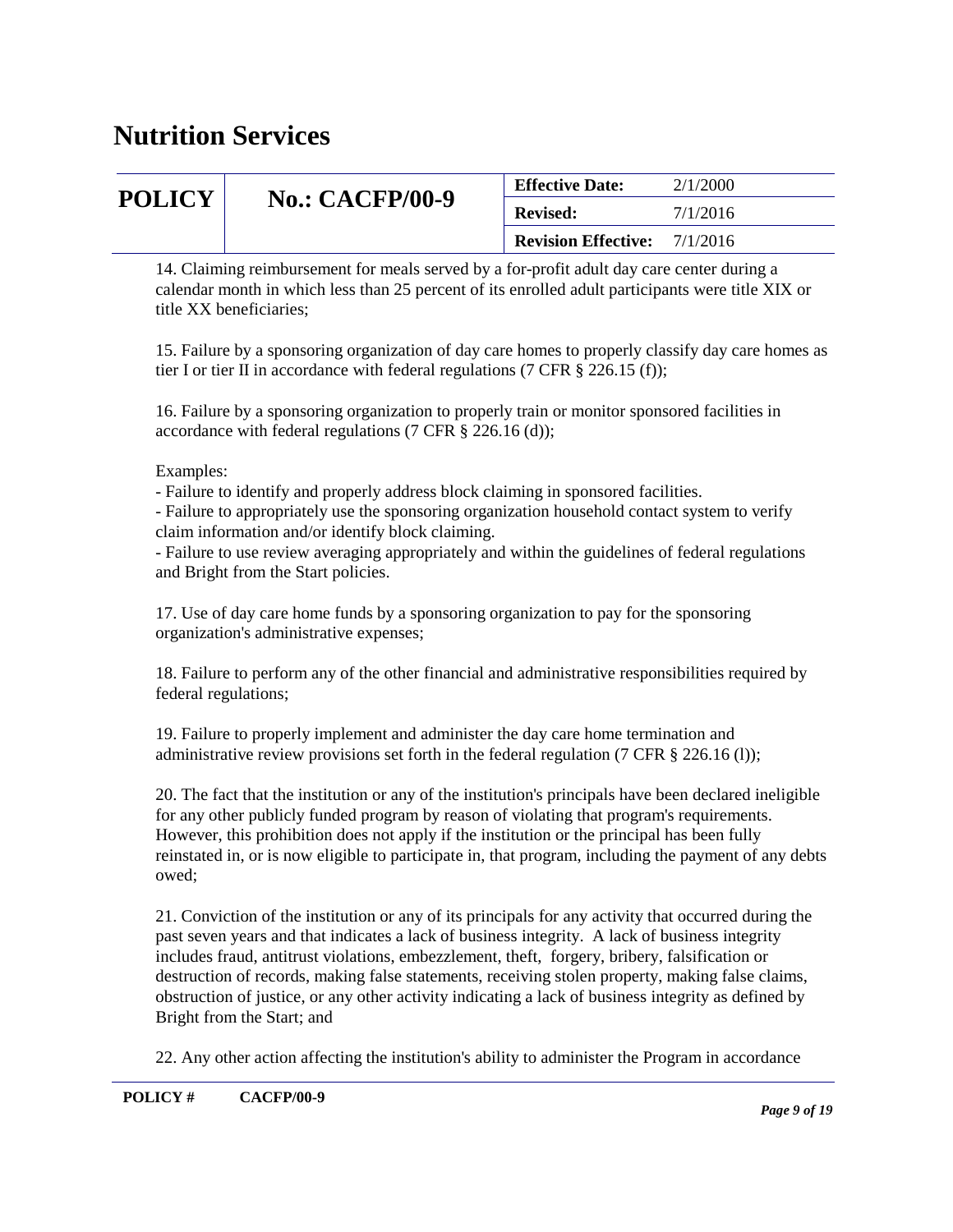| <b>POLICY</b> |                        | <b>Effective Date:</b>     | 2/1/2000             |
|---------------|------------------------|----------------------------|----------------------|
|               | <b>No.: CACFP/00-9</b> | <b>Revised:</b>            | 7/1/2016<br>7/1/2016 |
|               |                        | <b>Revision Effective:</b> |                      |

with Program requirements.

#### **V. PROCEDURE(S)**

A. New Institutions Declared Seriously Deficient

1. Notice of Serious Deficiency

If Bright from the Start determines a new institution has committed one or more serious deficiency(ies), Bright from the Start will notify the institution's executive director/owner and chairman of the board of directors that the institution has been determined to be seriously deficient. The notice will identify the responsible principals and individuals and will be sent to those persons as well. The notice will specify:

a. The serious deficiency(ies);

- b. The actions to be taken and the outcome needed to correct the serious deficiency;
- c. The time allotted to correct the serious deficiency;
- d. That the serious deficiency determination is not subject to administrative review;

e. That failure to fully and permanently correct the serious deficiency(ies) within the allotted time will result in the denial of the institution's application, and proposed disqualification of the institution and the responsible principals and individuals;

f. That Bright from the Start will not pay any claims for reimbursement for eligible meals served or allowable administrative expenses incurred until Bright from the Start has approved the institution's application and the institution has signed a Program agreement;

g. That the institution's withdrawal of its application, after having been notified that it is seriously deficient, will still result in the institution's formal termination by Bright from the Start and placement of the institution and its responsible principals and individuals on the National Disqualified List; and

h. That if Bright from the Start does not possess the date of birth for any individual named as a "responsible principal or individual" in the serious deficiency notice, the submission of that person's date of birth is a condition of corrective action for the institution and/or individual. i. That if the institution is an administrative and/or daycare home sponsor, the institution is prohibited from recruiting, enrolling, and approving facilities to participate under its sponsorship.

Bright from the Start will add the institution to Bright from the Start's list of seriously deficient institutions, along with the basis for the serious deficiency determination, and provide a copy of the notice to FNSRO.

2. Corrective Action (See also Section III. Definitions, "Corrective Action")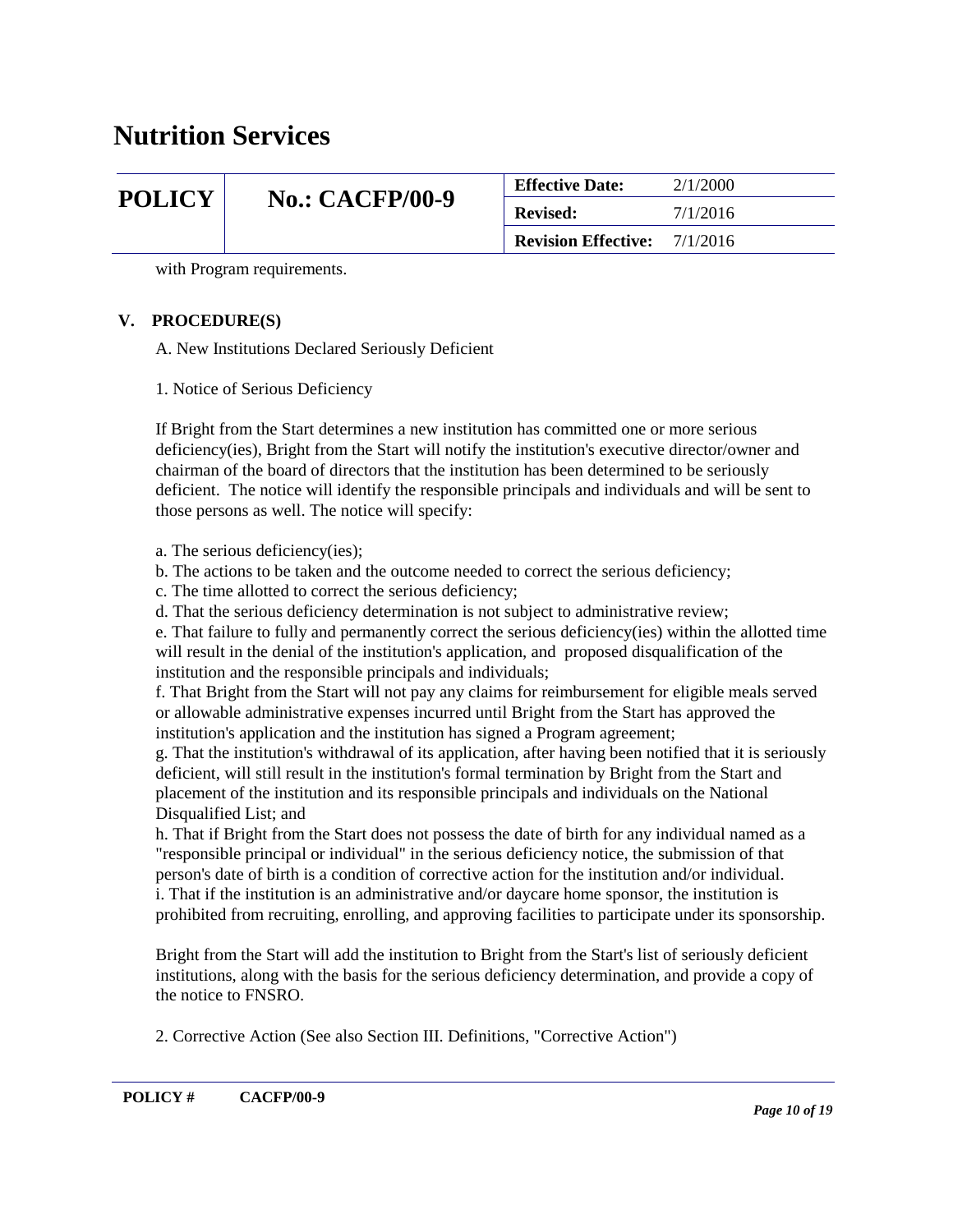| <b>No.: CACFP/00-9</b><br><b>POLICY</b> | <b>Effective Date:</b>     | 2/1/2000 |
|-----------------------------------------|----------------------------|----------|
|                                         | <b>Revised:</b>            | 7/1/2016 |
|                                         | <b>Revision Effective:</b> | 7/1/2016 |

If corrective action is taken to fully and permanently correct the serious deficiency(ies) within the allotted time and to Bright from the Start's satisfaction, Bright from the Start will notify the institution's executive director/owner and chairman of the board of directors, and the people identified as the responsible principals and individuals, that Bright from the Start has temporarily deferred its serious deficiency determination, and offer the new institution the opportunity to resubmit its application. If the new institution resubmits its application, Bright from the Start will complete its review of the application within 30 days after receiving a complete and correct application. If corrective action is complete for the institution but not all the responsible principals and/or individuals, Bright from the Start will continue with the proposed disqualification of the remaining responsible principals and individuals, while allowing the institution to resubmit its application for review.

If Bright from the Start initially determines that the institution's corrective action is complete, but later determines that the serious deficiency(ies) has recurred, Bright from the Start must move immediately to issue a notice of intent to terminate and disqualify the institution, in accordance with 7 C.F.R.  $$226.6(c)(1)(iii)(c)$ .

3. Denial of Application and Proposed Disqualification

If timely corrective action is not taken to fully and permanently correct the serious deficiency(ies), Bright from the Start will notify the institution's executive director/owner and chairman of the board of directors, and the responsible principals and individuals, that the institution's application has been denied. At the same time the notice is issued, Bright from the Start will update Bright from the Start's list of seriously deficient institutions and will provide a copy of the notice to FNSRO. The notice will specify:

- That the institution's application has been denied, and Bright from the Start is proposing to disqualify the institution and the responsible principals and individuals;

- The basis for the actions; and

- The procedures for seeking an administrative review (in accordance with paragraph 7 C.F.R.  $§226.6(k)$  of the application denial and proposed disqualifications.

Bright from the Start is prohibited from paying any claims for reimbursement from a new institution for eligible meals served or allowable administrative expenses incurred until Bright from the Start has approved its application and the institution and State agency have signed a Program agreement.

If the time for requesting an administrative review expires or if OSAH upholds Bright from the Start's denial and proposed disqualifications, Bright from the Start must notify the institution's executive director/owner and chairman of the board of directors, and the responsible principals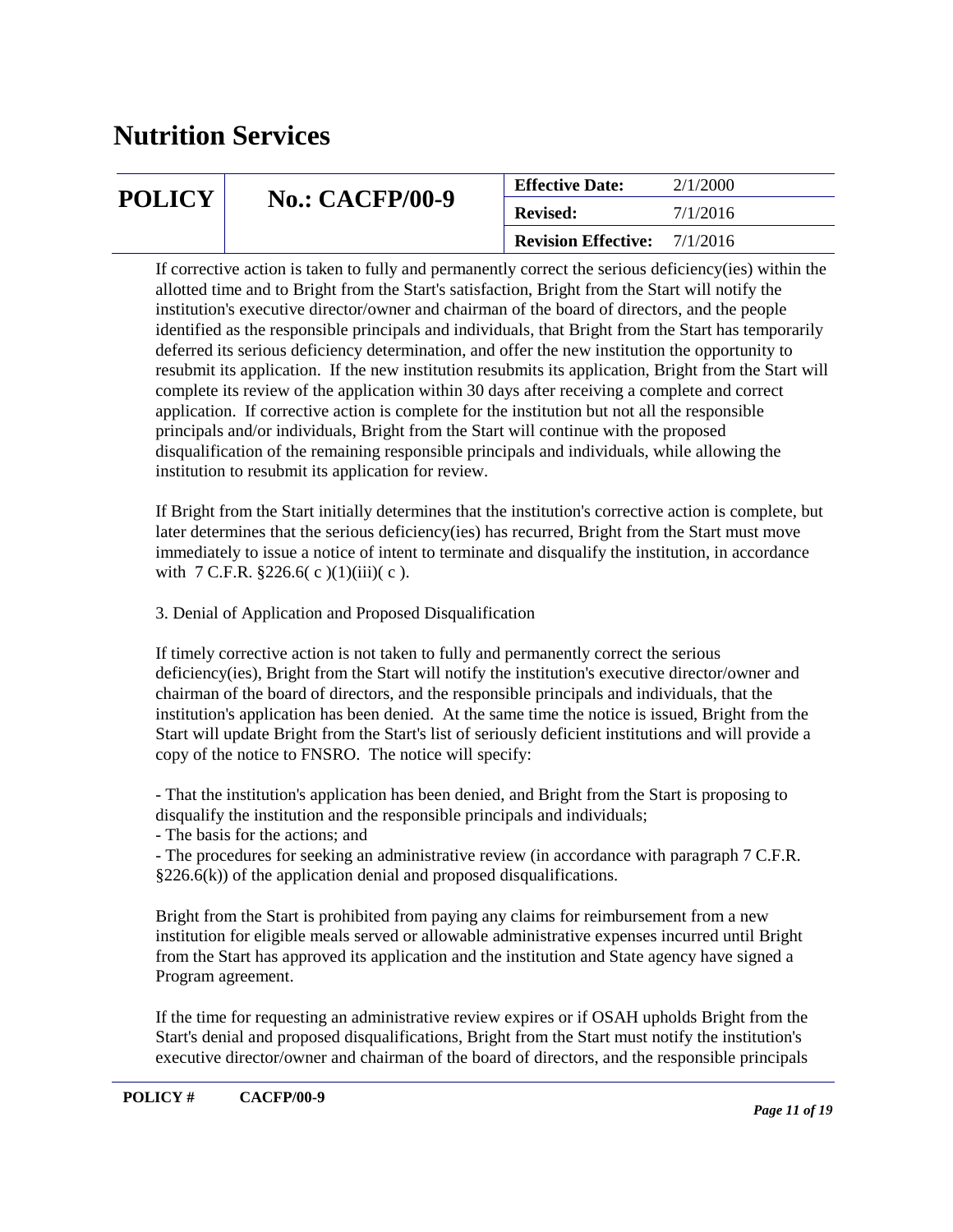| <b>POLICY</b><br><b>No.: CACFP/00-9</b> |                 | <b>Effective Date:</b>     | 2/1/2000 |
|-----------------------------------------|-----------------|----------------------------|----------|
|                                         | <b>Revised:</b> | 7/1/2016                   |          |
|                                         |                 | <b>Revision Effective:</b> | 7/1/2016 |

and responsible individuals that the institution and the responsible principal and responsible individuals have been disqualified. At the same time this notice is issued, Bright from the Start will update its list of seriously deficient institutions. In addition, Bright from the Start will provide a copy of the notice and the mailing address and date of birth for each responsible principal and responsible individual to the United States Department of Agriculture (USDA) and request the institution's name be placed on the National Disqualified List maintained by the USDA. The names of responsible principals, including but not limited to, owners, officers, and board members who are responsible for operating the CACFP for the institution and responsible individuals who are responsible for the serious deficiency(ies) will also be placed on the National Disqualified List. All institutions, responsible principals and individuals that are placed on the National Disqualified List are disqualified from participation in the CACFP.

If OSAH overturns Bright from the Start's application denial and proposed disqualification, Bright from the Start will notify the institution's executive director/owner and chairman of the board of directors, and the responsible principals and individuals that the application denial and proposed disqualification have been temporarily deferred. At the time this notice is issued, Bright from the Start will also update Bright from the Start's list of seriously deficient institutions to reflect the tempoarary deferment and provide a copy of the notice to FNSRO.

Please Note: If a new institution's application does not meet all of the requirements listed in 7 C.F.R. § 226.6(b) and 7 C.F.R. § 226.16(b), Bright from the Start must deny the application.

B. Renewing Instuitions Declared Seriously Deficient

1. Notice of Serious Deficiency

If Bright from the Start determines a renewing institution has committed one or more serious deficiency, Bright from the Start will notify the institution's executive director/owner and chairman of the board of directors that the institution has been determined to be seriously deficient. The notice will identify and be sent to the responsible principals and individuals. The notice will specify:

- a. The serious deficiency(ies);
- b. The actions to be taken and the outcome needed to correct the serious deficiency;
- c. The time allotted to correct the serious deficiency;
- d. That the serious deficiency is not subject to administrative review;

e. That failure to fully and permanently correct the serious deficiency(ies) within the allotted time will result in Bright from the Start's denial of the institution's application, the proposed termination of the institution's agreement and the proposed disqualification of the institution and the responsible principals and individuals;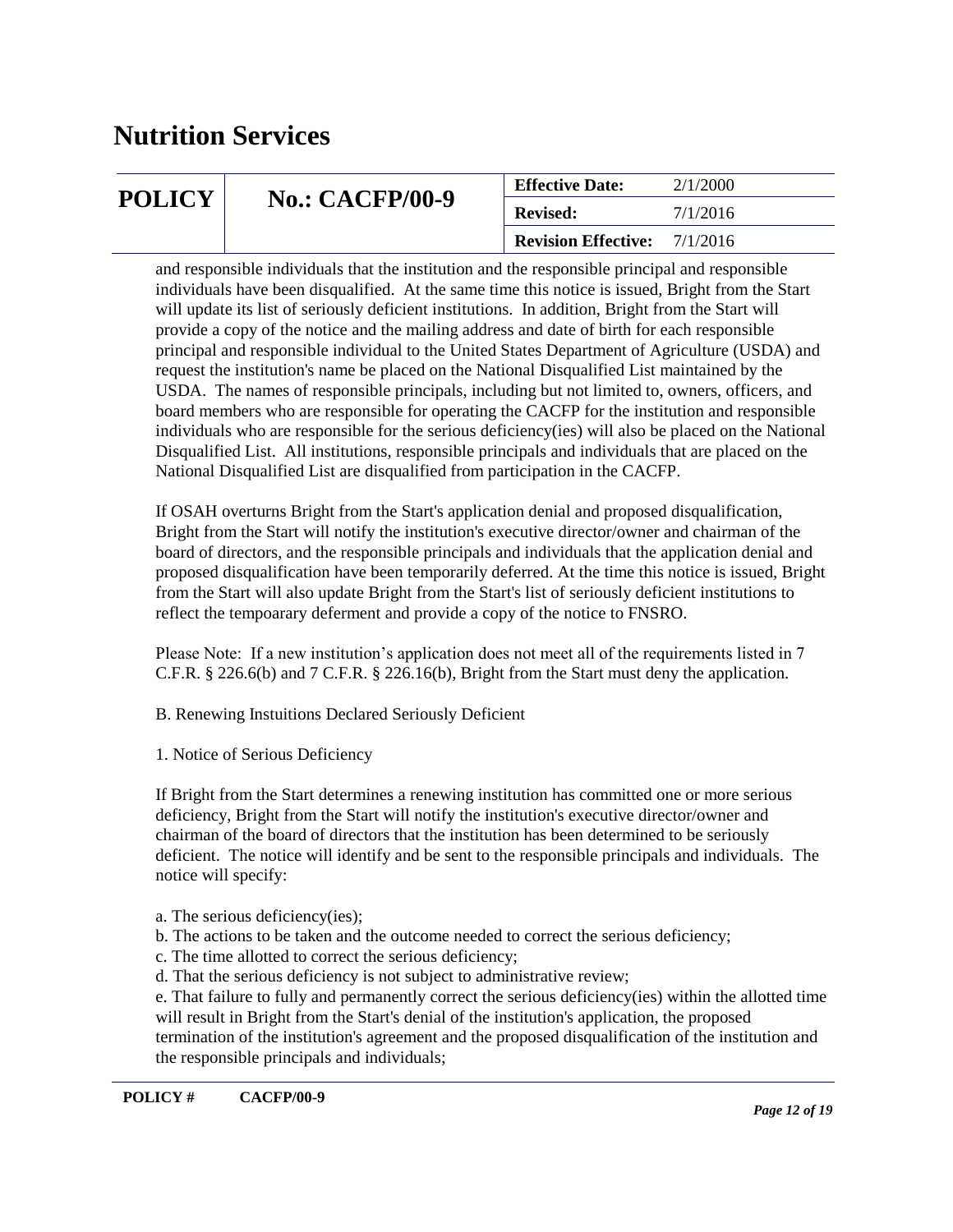| <b>POLICY</b> | <b>No.: CACFP/00-9</b><br><b>Revised:</b> | <b>Effective Date:</b>     | 2/1/2000 |
|---------------|-------------------------------------------|----------------------------|----------|
|               |                                           |                            | 7/1/2016 |
|               |                                           | <b>Revision Effective:</b> | 7/1/2016 |

f. That if the institution voluntarily terminates its agreement with Bright from the Start after having been notified that it is seriously deficient, the voluntary termination will still result in the institution's formal termination by Bright from the Start and placement of the institution and its responsible principals and individuals on the National Disqualified List;

g. That if Bright from the Start does not possess the date of birth for any individual named as a "responsible principal or individual" in the serious deficiency notice, the submission of that person's date of birth is a condition of corrective action for the institution and/or individual. H. That if the institution is an administrative and/or daycare home sponsor, the institution is prohibited from recruiting, enrolling, and approving facilities to participate under its sponsorship.

Bright from the Start will add the institution to Bright from the Start's list of seriously deficient institutions, along with the basis for the serious deficiency determination, and provide a copy of the notice to FNSRO.

2. Corrective Action (See also Section III. Definitions, "Corrective Action")

If corrective action is taken to fully and permanently correct the serious deficiency(ies) within the allotted time and to Bright from the Start's satisfaction, Bright from the Start will notify the institution's executive director/owner and chairman of the board of directors, and the people identified as the responsible principals and individuals that Bright from the Start has temporarily deferred its serious deficiency determination, offer the renewing institution the opportunity to resubmit its application and if the same deficiency(ies) are found for the institution in the future, Bright from the Start will propose to terminate the institution's agreement and disqualify the responsible principals and individuals without further opportunity for corrective action.

If corrective action is taken to fully and permanently correct the serious deficiency(ies) within the allotted time and to Bright from the Start's satisfaction, Bright from the Start will notify the institution's executive director/owner and chairman of the board of directors, and the people identified as the responsible principals and individuals, that Bright from the Start temporarily deferred its serious deficiency determination, and offer the institution the opportunity to resubmit its application. If the renewing institution resubmits its application, Bright from the Start will complete its review of the application within 30 days after receiving a complete and correct application.

When this notice is issued, Bright from the Start will also update its list of seriously deficient institutions to indicate that the serious deficiency(ies) has been corrected and provide a copy of the notice to FNSRO. However, if corrective action is complete for the institution but not for all of the responsible principals and individuals, Bright from the Start will continue with the proposed disqualification of the remaining parties, while allowing the institution to resubmit its application.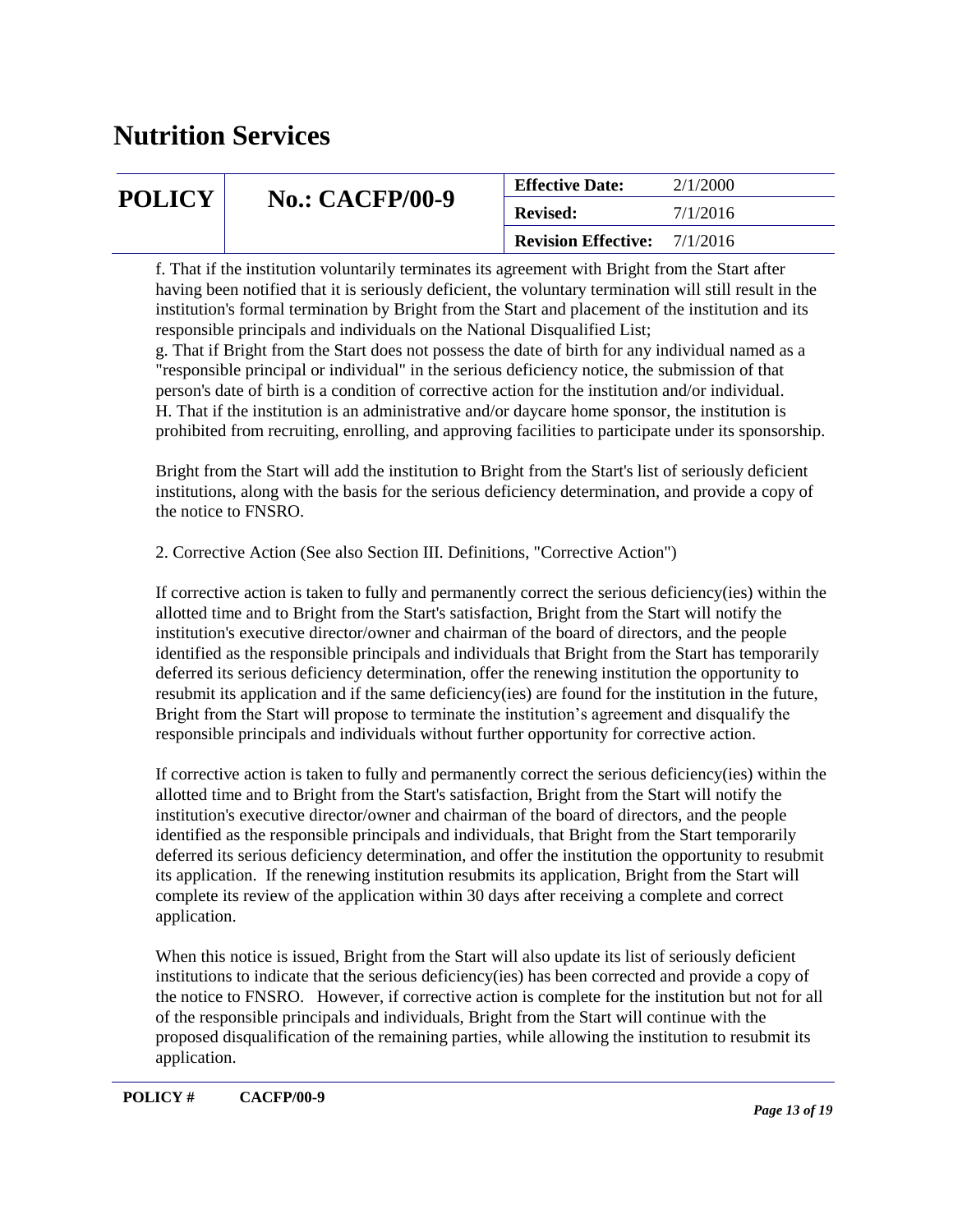| <b>POLICY</b> |                        | <b>Effective Date:</b>                | 2/1/2000 |
|---------------|------------------------|---------------------------------------|----------|
|               | <b>No.: CACFP/00-9</b> | <b>Revised:</b>                       | 7/1/2016 |
|               |                        | <b>Revision Effective:</b> $7/1/2016$ |          |

If Bright from the Start initially determines that the institution's corrective action is complete, but later determines that the serious deficiency(ies) has recurred, Bright from the Start must move immediately to issue a notice of intent to terminate and disqualify the institution, in accordance with  $7 \text{ C.F.R. } $226.6(c)(1)(iii)(c)$ .

3. Denial of Application and Proposed Disqualification

If timely corrective action is not taken to fully and permanently correct the serious deficiency(ies), Bright from the Start will notify the institution's executive director/owner and chairman of the board of directors, and the responsible principals and individuals, that the institution's application has been denied. At the same time the notice is issued, Bright from the Start will update Bright from the Start's list of seriously deficient institutions and will provide a copy of the notice to FNSRO. The notice will specify:

a. That the institution's application has been denied, and Bright from the Start is proposing to terminate its agreement and disqualify the institution and the responsible principals and individuals;

b. The basis for the actions;

c. That if the institution voluntarily terminates its agreement after receiving the notice of the proposed termination, the institution and the responsible principals and individuals will be disqualified;

d. The procedures for seeking an administrative review of the application denial and proposed disqualifications; and

e. That the institution may continue to participate in the Program and receive reimbursement for eligible meals served and allowable administrative costs incurred until its administrative review is completed.

If the institution's permanent application renewal period expires before the end of the time allotted for corrective action, and/or the conclusion of any administrative review requested by the renewing institution, Bright from the Start will temporarily extend its current agreement with the renewing institution and continue to pay any valid unpaid claims for reimbursement for eligible meals served and allowable administrative expenses incurred. However, the permanent application will not be approved for renewal unless the seriously deficient determination has been temporarily deferred.

When the time for requesting an administrative review expires or when OSAH upholds Bright from the Start's denial of the institution's application, the proposed termination, and the proposed disqualifications, Bright from the Start will notify the institution's executive director/owner and chairman of the board of directors, and the responsible principals and individuals, that its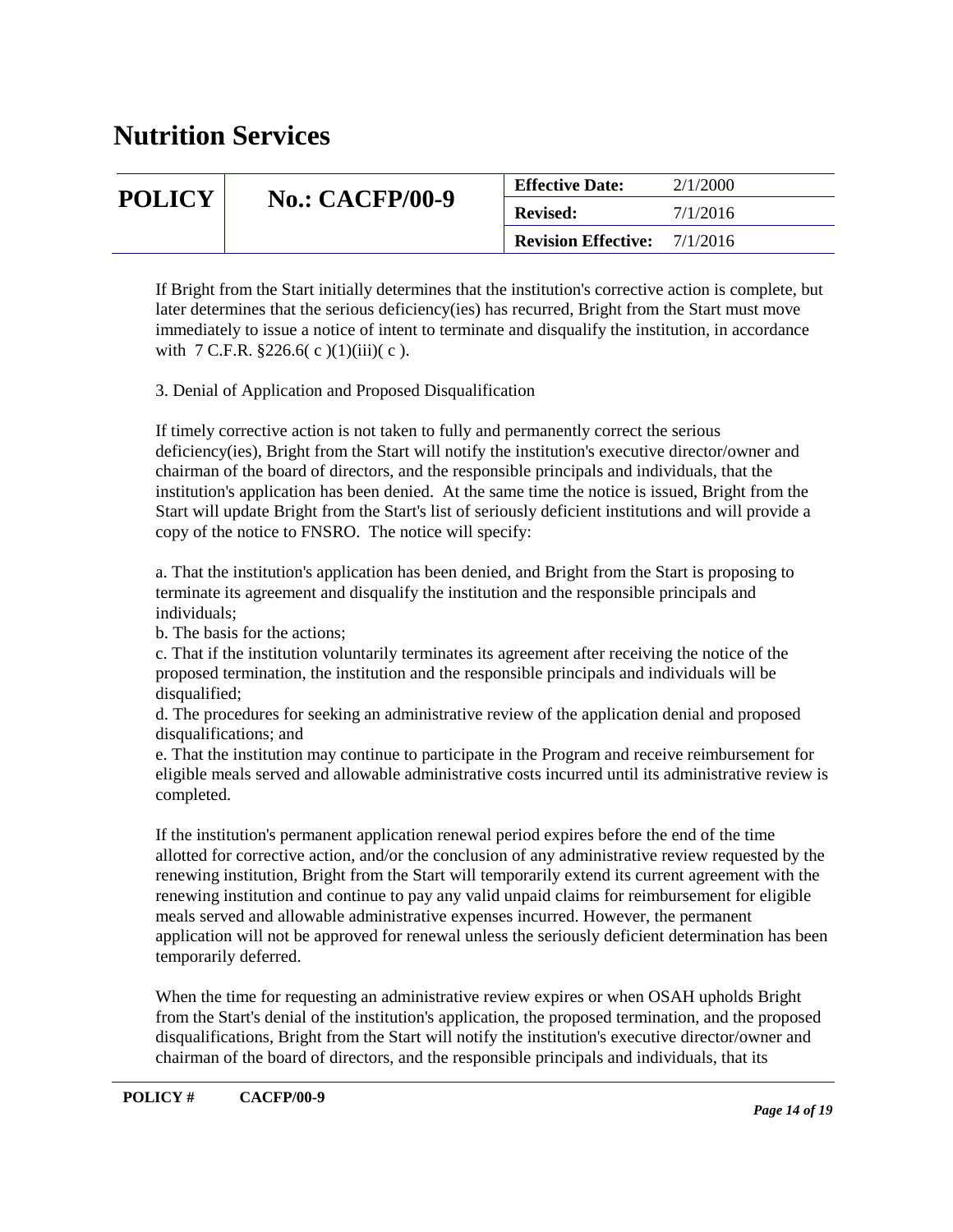| <b>POLICY</b> |                        | 2/1/2000<br><b>Effective Date:</b>  |          |
|---------------|------------------------|-------------------------------------|----------|
|               | <b>No.: CACFP/00-9</b> | <b>Revised:</b>                     | 7/1/2016 |
|               |                        | <b>Revision Effective:</b> 7/1/2016 |          |

agreement has been terminated and that the institution and the responsible principals and individuals have been disqualified. At the time this notice is issued, Bright from the Start will update Bright from the Start's list of seriously deficient institutions and provide a copy of the notice and the mailing address and date of birth for each responsible principal and responsible individual to FNSRO.

If OSAH overturns Bright from the Start's application denial and proposed disqualification, Bright from the Start will notify the institution's executive director/owner and chairman of the board of directors, and the responsible principals and individuals that the application denial and proposed disqualification have been temporarily deferred. At the time this notice is issued, Bright from the Start will also update Bright from the Start's list of seriously deficient institutions to reflect the temporary deferment and provide a copy of the notice to FNSRO.

Please Note: If a renewing institution's application does not meet all of the requirements listed in 7 C.F.R. § 226.6(b), 7 C.F.R. § 226.15(b) and 7 C.F.R. § 226.16(b), Bright from the Start must deny the application.

C. Participating Institutions Declared Seriously Deficient

Based on the finding(s) or other information received, Bright from the Start will determine whether to classify a finding as an isolated error, an error (repeated or otherwise) that does not rise to the level of serious deficiency or as a serious deficiency. An institution may be declared seriously deficient at any time any of the criteria provided under Title 7 of the Code of Federal Regulations, Section 226.6 ( c ) is met.

1. Notice of Serious Deficiency

If Bright from the Start determines a participating institution has committed one or more serious deficiency(ies), Bright from the Start will notify the institution's executive director/owner and chairman of the board of directors that the institution has been determined to be seriously deficient. The notice will identify the responsible principals and individuals and will be sent to those persons as well. The notice will specify:

a. The serious deficiency(ies);

- b. The action(s) to be taken to correct the serious deficiency(ies);
- c. The time allotted to correct the serious deficiency(ies);
- d. That the serious deficiency determination is not subject to administrative review;

e. That failure to fully and permanently correct the serious deficiency(ies) within the allotted time will result in Bright from the Start's proposed termination of the institution's agreement and the proposed disqualification of the institution and the responsible principals and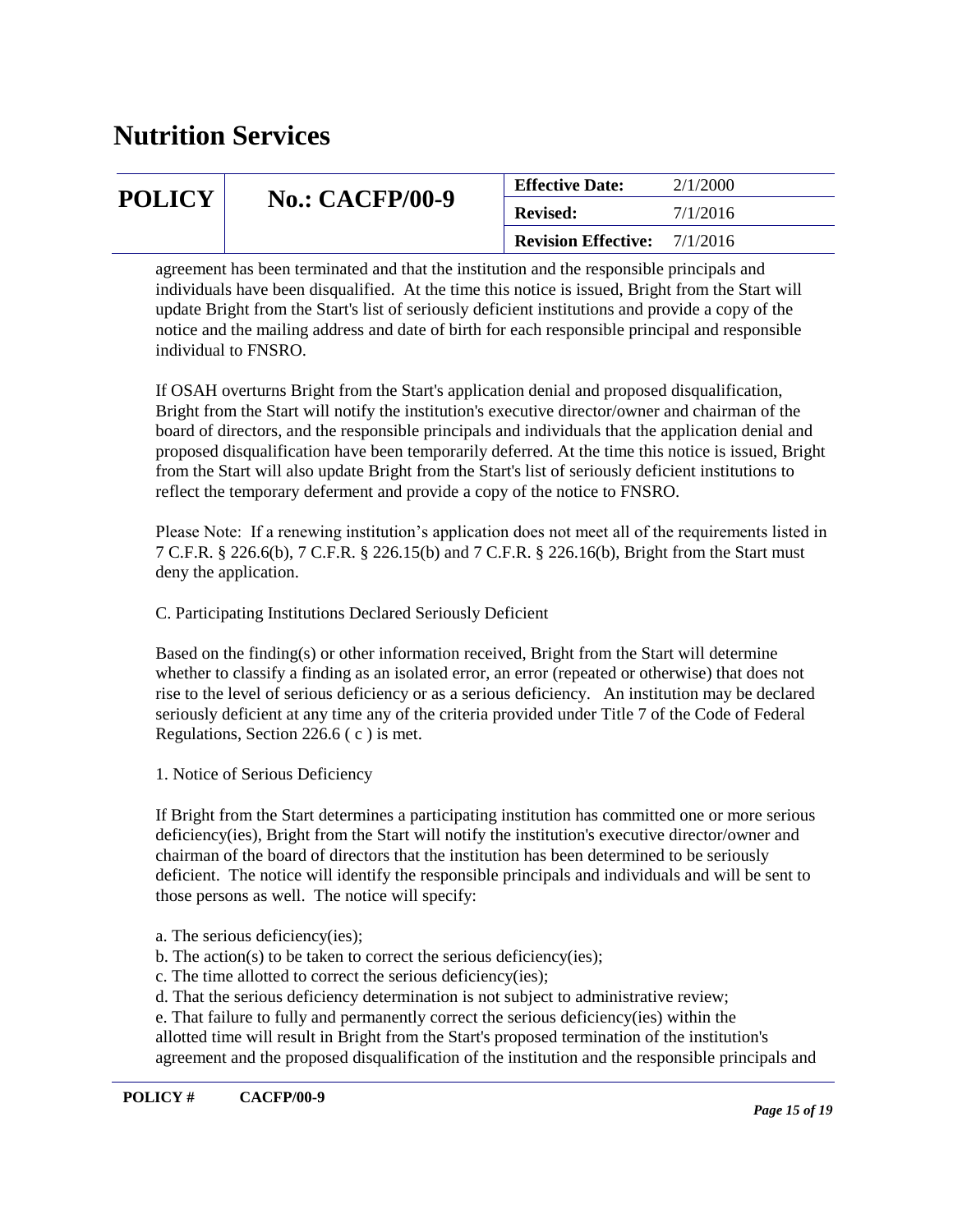| <b>POLICY</b> |                        | <b>Effective Date:</b>     | 2/1/2000 |
|---------------|------------------------|----------------------------|----------|
|               | <b>No.: CACFP/00-9</b> | <b>Revised:</b>            | 7/1/2016 |
|               |                        | <b>Revision Effective:</b> | 7/1/2016 |

individuals;

f. That if the institution voluntarily terminates its agreement with Bright from the Start after having been notified that it is seriously deficient, the voluntary termination will still result in the institution's formal termination by Bright from the Start and placement of the institution and its responsible principals and individuals on the National Disqualified List;

g. That if the State agency does not possess the date of birth for any individual named as a "responsible principal or individual" in the serious deficiency notice, the submission of that person's date of birth is a condition of corrective action for the institution and/or individual. H. That if the institution is an administrative and/or daycare home sponsor, the institution is prohibited from recruiting, enrolling, and approving facilities to participate under its sponsorship.

Bright from the Start will also add the institution to Bright from the Start's list of seriously deficient institutions and send a copy of the serious deficiency notification to FNSRO.

2. Corrective Action (See also Section III. Definitions, "Corrective Action")

If corrective actions are taken to fully and permanently correct the serious deficiency (ies) for both the institution and the responsible principals and individuals within the allotted time and no new findings are cited, the compliance review is closed and the serious deficiency determination will be temporarily deferred. Bright from the Start will notify the institution's executive director/owner and chairman of the board of directors, and the responsible principals and individuals, that Bright from the Start has temporarily deferred its serious deficiency determination and that if the same deficiency(ies) are found for the institution in the future, Bright from the Start may propose to terminate the institution's agreement and disqualify the responsible principals and individuals without further opportunity for corrective action. Bright from the Start will remove the institution from Bright from the Start's list of seriously deficient institutions and send a copy of the notice stating that the serious deficiency determination has been temporarily deferred to FNSRO. If corrective action is complete for the institution but not for all of the responsible principals and individuals (vice versa), Bright from the Start will continue with the proposed termination and disqualification of the remaining parties.

If the Bright from the Start initially determines that the institution's corrective action is complete, but later determines or finds in a subsequent Program review, that the serious deficiency(ies) has recurred, Bright from the Start must move immediately to issue a notice of intent to terminate and disqualify the institution, in accordance with  $7$  C.F.R. §226.6( $\text{c}$ )(1)(iii)( $\text{c}$ ).

3. Proposed Termination and Proposed Disqualification (Intent to Terminate and Disqualify)

If, however, timely corrective action is not taken to fully and permanently correct the serious deficiency (ies), and/or additional findings are cited, or corrective action is incomplete for the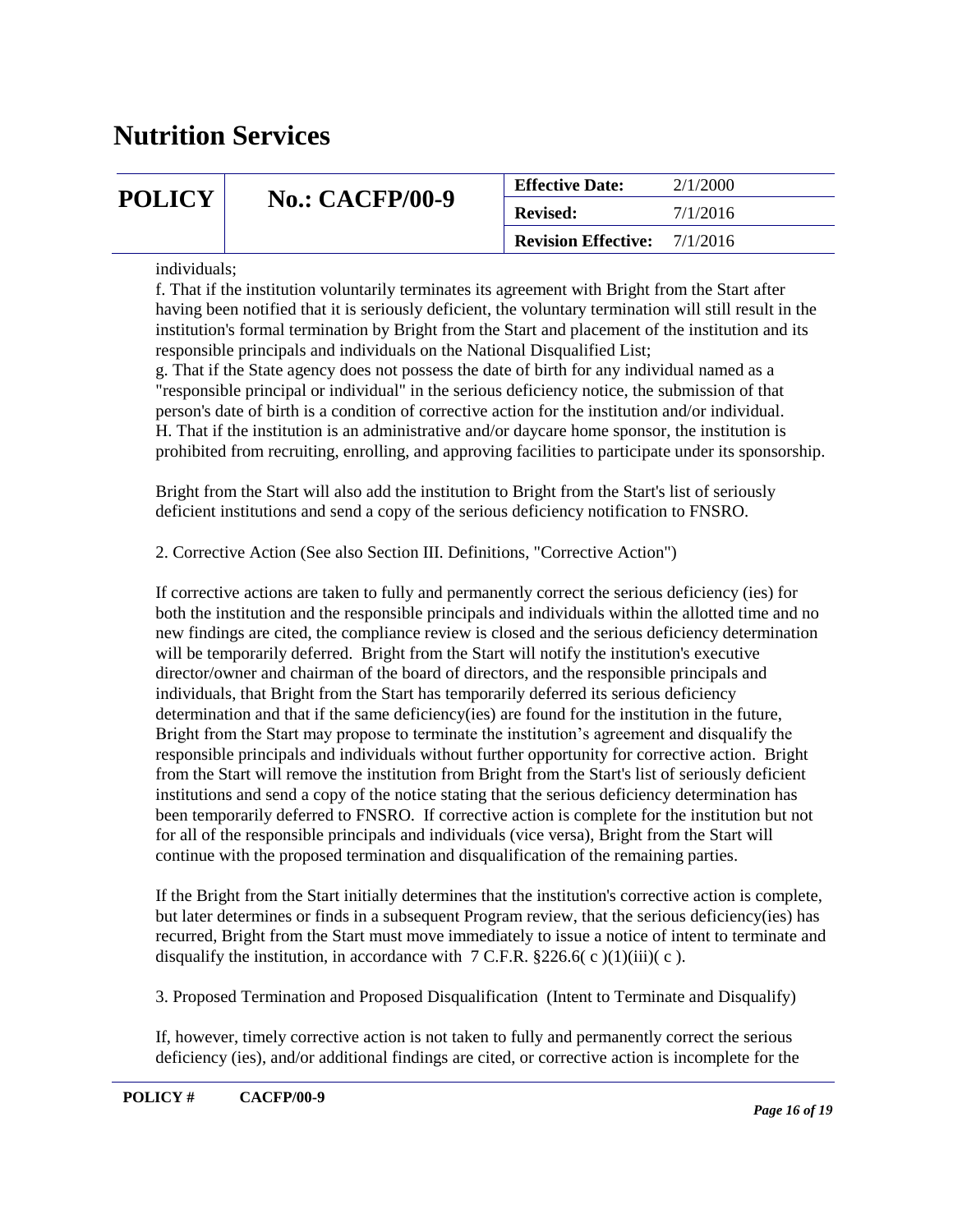| <b>POLICY</b> |                        | 2/1/2000<br><b>Effective Date:</b>  |          |
|---------------|------------------------|-------------------------------------|----------|
|               | <b>No.: CACFP/00-9</b> | <b>Revised:</b>                     | 7/1/2016 |
|               |                        | <b>Revision Effective:</b> 7/1/2016 |          |

institution and responsible principals and individuals, Bright from the Start will notify the institution's executive director/owner and chairman of the board of directors, and the responsible principals and individuals, that Bright from the Start is proposing to terminate the institution's agreement and to disqualify the institution and the responsible principals and individuals. At the same time the notice is issued, Bright from the Start will update Bright from the Start's list of seriously deficient institutions and provide a copy of the notice of intent to terminate and disqualify to the FNSRO. The notice will specify:

a.That Bright from the Start is proposing to terminate the institution's agreement and to disqualify the institution and the responsible principals and individuals;

b. The basis for the actions;

c. That if the institution voluntarily terminates its agreement after receiving the notice of proposed termination, the institution and the responsible principals and individuals will be disqualified;

d. The procedures for seeking an administrative review of the proposed termination and disqualifications; and

e. That unless participation has been suspended, the institution may continue to participate and receive Program reimbursement for eligible meals served and allowable administrative costs incurred until its administrative review is completed.

A Notice of Intent to Terminate and Disqualify is classified as an adverse action; therefore, the institution will be notified in writing of its right to appeal the proposed termination and disqualification(s) (See CACFP Appeal Procedures).

Institutions participating in the CACFP that have received a notice of intent to terminate and disqualify and have submitted an appeal, will be reimbursed for all valid claims submitted to Bright from the Start that are supported by appropriate documentation during the appeal process until the administrative hearing official issues a final decision. However, if the serious deficiency(ies) constitutes an imminent threat to the health or safety of participants, or the institution has engaged in activities that threaten the public's health or safety, Bright from the Start will suspend the institution's participation (including all program payments). Also, if the serious deficiency is the submission of a false or fraudulent claim, Bright from the Start may suspend the institution's participation (including all program payments).

If the institution's permanent application renewal period expires before the end of the time allotted for corrective action, and/or the conclusion of any administrative review requested by the renewing institution, Bright from the Start will temporarily extend its current agreement with the institution and continue to pay any valid unpaid claims for reimbursement for eligible meals served and allowable administrative expenses incurred. During this period, the State agency may base administrative payments to the institution on the institution's previous approved budget, or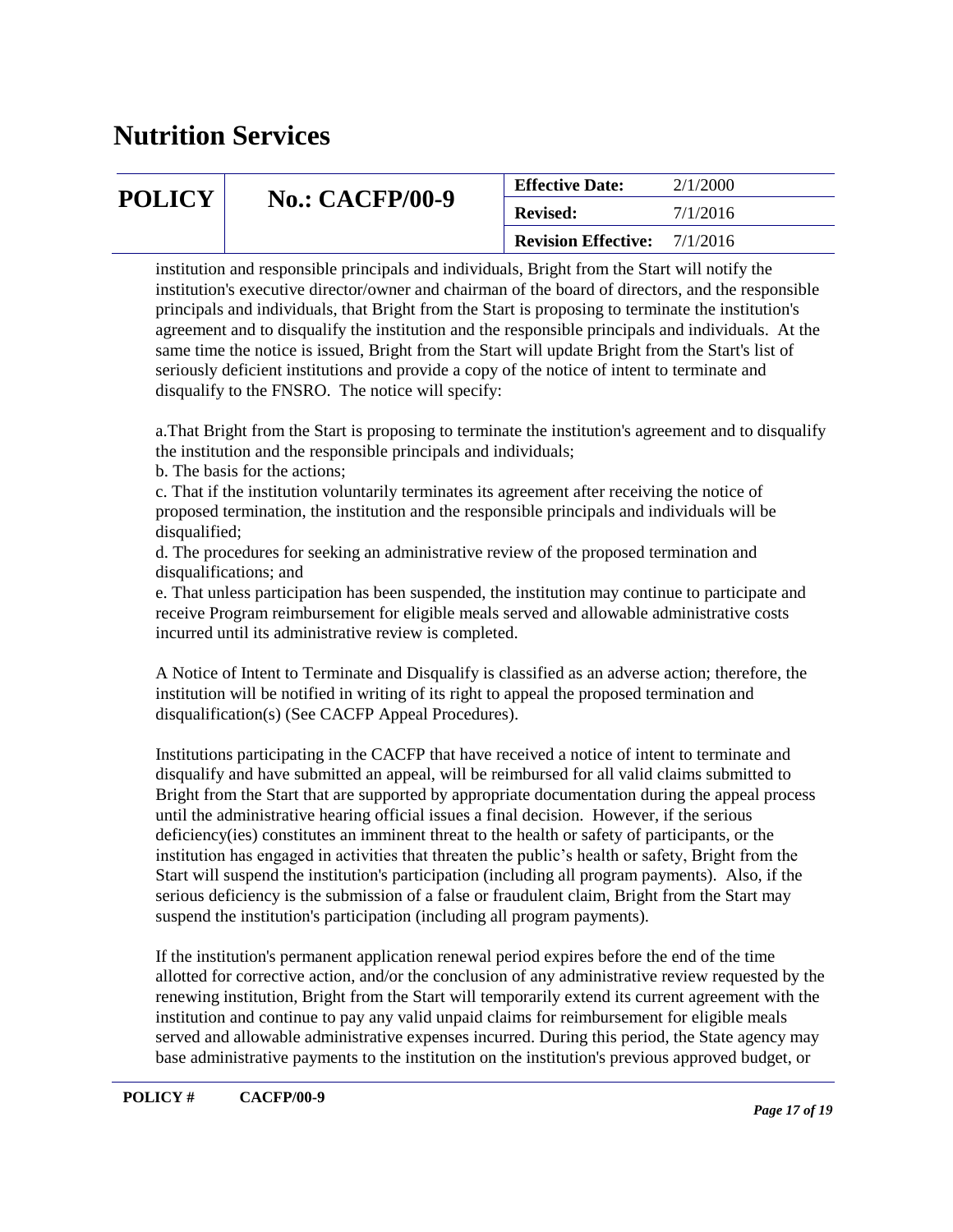|               |                        | <b>Effective Date:</b>     | 2/1/2000 |
|---------------|------------------------|----------------------------|----------|
| <b>POLICY</b> | <b>No.: CACFP/00-9</b> | <b>Revised:</b>            | 7/1/2016 |
|               |                        | <b>Revision Effective:</b> | 7/1/2016 |

may base administrative payments to the institution on the budget submitted by the institution as part of its renewal application. However, the permanent application will not be approved for renewal unless the seriously deficient determination has been temporarily deferred.

When the time for requesting an administrative review expires or when the decision to terminate and disqualify is upheld by OSAH, unless instructed otherwise, Bright from the Start will issue a notice of termination and disqualification. Bright from the Start will also notify the United States Department of Agriculture (USDA) that the institution's name should be placed on the National Disqualified List maintained by the USDA. The names of responsible principals, including but not limited to, owners, officers, and board members who are responsible for operating the CACFP for the institution and responsible individuals who are responsible for the serious deficiency(ies) will be placed on the National Disqualified List. All institutions, responsible principals and individuals that are placed on the National Disqualified List are disqualified from participation in the CACFP.

If OSAH overturns Bright from the Start's proposed termination and disqualification of the institutions and responsible principals/individuals, respectively, Bright from the Start will notify the institution's executive director/owner and chairman of the board of directors, and the responsible principals and individuals that the proposed termination and proposed disqualification have been temporarily deferred. At the time this notice is issued, Bright from the Start will also update Bright from the Start's list of seriously deficient institutions to reflect the tempoary deferment and provide a copy of the notice to FNSRO.

Bright from the Start is prohibited from allowing more than 90 days for corrective action from the date the institution receives the serious deficiency notice.

D. Placement on the National Disqualified List – New, Renewing and Participating Institutions

Institutions placed on the National Disqualified List will not be able to participate in the CACFP as an institution or facility. In addition, no individual on the National Disqualified List may serve as a principal in any institution or facility or as a day care home provider.

Bright from the Start must deny the application of a new or renewing institution if the institution is on the National Disqualified List, and Bright from the Start must terminate the agreement of any participating institution that is disqualified by another state agency or by FNS.

Bright from the Start must also deny the application of a new or renewing institution if any of the institution's principals are on the National Disqualified List. If an institution permits an individual who is on the National disqualified list to serve in a principal capacity for the institution or for one or more of its facilities, Bright from the Start must declare the institution